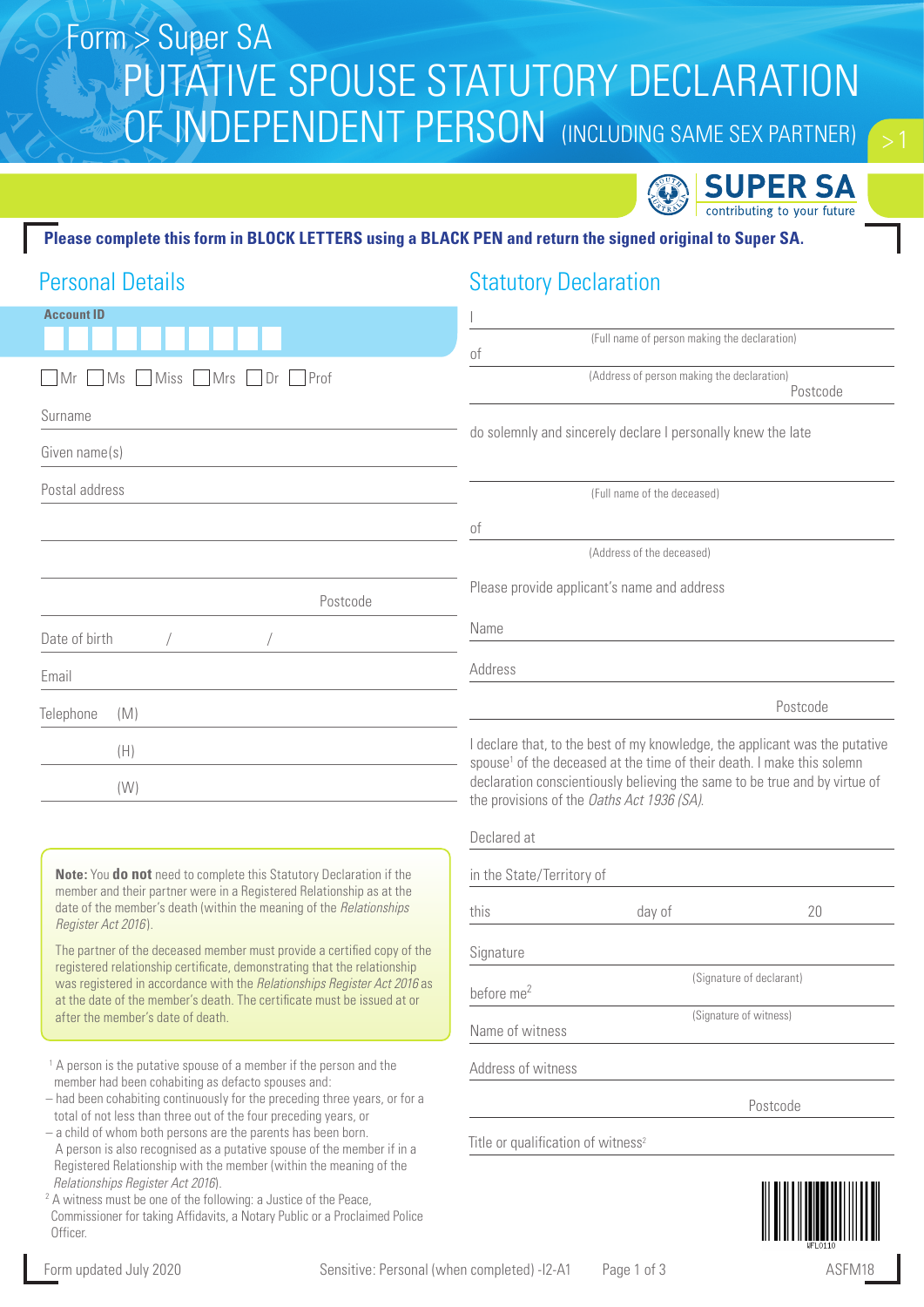## PUTATIVE SPOUSE STATUTORY DECLARATION OF INDEPENDENT PERSON (INCLUDING SAME SEX PARTNER) Form > Super SA

**BUPER SA** 

|                                                                                                                    |  |  | Please complete this form in BLOCK LETTERS using a BLACK PEN and return the signed original to Super SA.                                         |  |  | TREA                                         | contributing to your future |
|--------------------------------------------------------------------------------------------------------------------|--|--|--------------------------------------------------------------------------------------------------------------------------------------------------|--|--|----------------------------------------------|-----------------------------|
|                                                                                                                    |  |  | In support of this declaration please provide the following information:                                                                         |  |  |                                              |                             |
|                                                                                                                    |  |  | 1. What is your relationship to the deceased? (Brother, sister, friend etc)                                                                      |  |  |                                              |                             |
| 2. Are you aware that the deceased was living with the applicant as<br>their putative spouse at the date of death? |  |  |                                                                                                                                                  |  |  | $\Box$ Yes (go to 3)                         | $\Box$ No (go to 8)         |
|                                                                                                                    |  |  | 3. What is your understanding of the relationship between the deceased and the applicant?                                                        |  |  |                                              |                             |
| a married relationship?                                                                                            |  |  | 4. On what date do you believe the deceased and the applicant commenced their defacto relationship, having the distinguishing characteristics of |  |  |                                              |                             |
|                                                                                                                    |  |  | 5. Are you aware if the deceased resided continuously with the applicant from the date they commenced living together to the date of death?      |  |  |                                              | $\Box$ Yes<br>$\square$ No  |
|                                                                                                                    |  |  | 6. Are you aware of any periods of time when the deceased and the applicant separated and later recommenced living together?                     |  |  |                                              | $\square$ No<br>$\Box$ Yes  |
|                                                                                                                    |  |  | 7. If YES, please provide the dates to the best of your knowledge. Please provide information for the four years prior to the date of death.     |  |  |                                              |                             |
| Ceased                                                                                                             |  |  | Recommenced                                                                                                                                      |  |  |                                              |                             |
| Ceased                                                                                                             |  |  | Recommenced                                                                                                                                      |  |  |                                              |                             |
| Ceased                                                                                                             |  |  | Recommenced                                                                                                                                      |  |  |                                              |                             |
|                                                                                                                    |  |  | 8. Do you know whether the deceased had any children?                                                                                            |  |  | $\Box$ Yes (go to 9)<br>$\Box$ No (go to 10) |                             |
|                                                                                                                    |  |  | 9. Please provide information you have about the relationship between the deceased and any children of the applicant:                            |  |  |                                              |                             |
|                                                                                                                    |  |  | 10. Please provide details of living arrangements of the deceased and the applicant if not already described above:                              |  |  |                                              |                             |
|                                                                                                                    |  |  |                                                                                                                                                  |  |  |                                              |                             |
|                                                                                                                    |  |  | 11. Do you know if the deceased and the applicant jointly owned real estate or other major assets?                                               |  |  |                                              |                             |